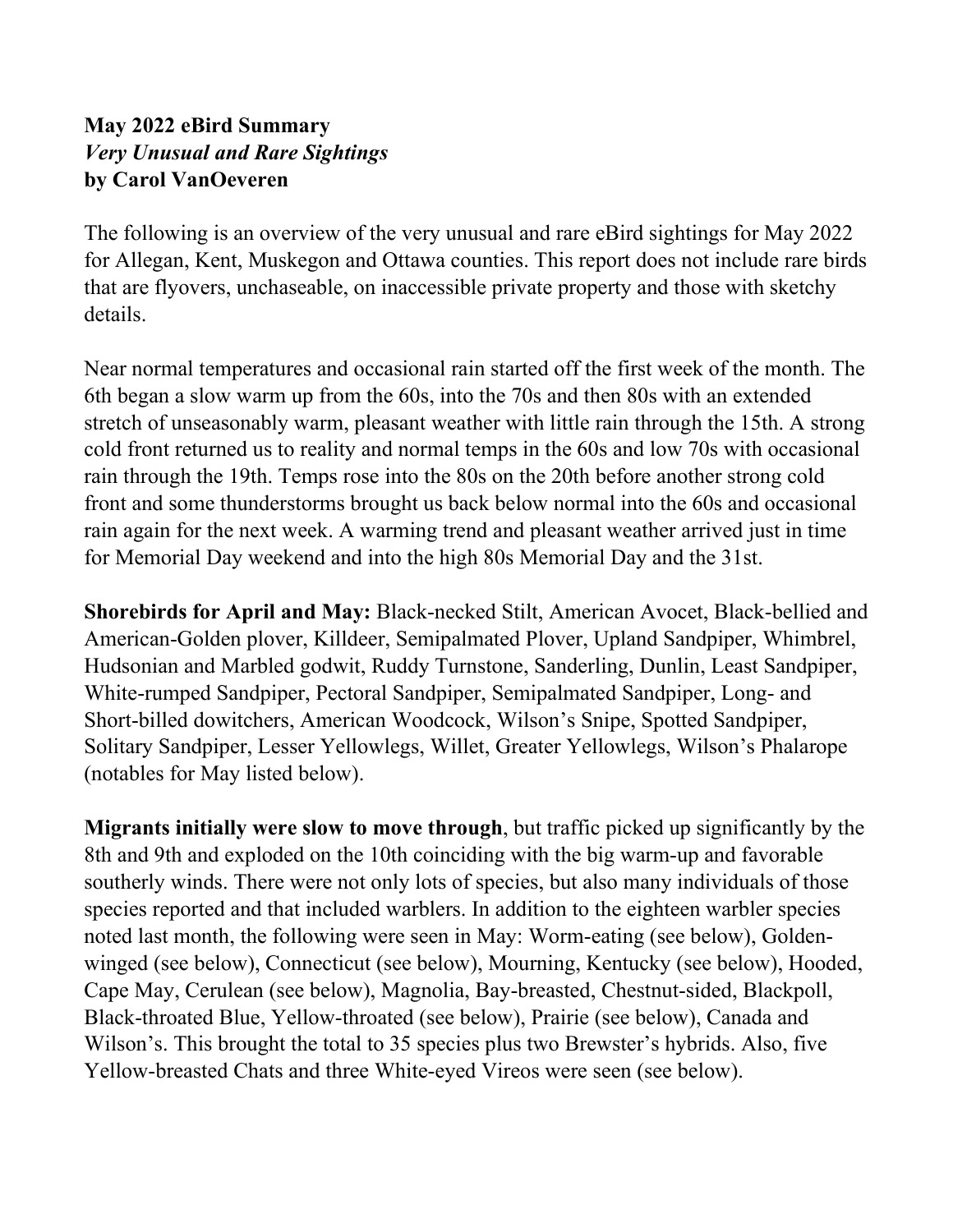**According to BirdCast** an estimated peak of 690+ million birds were in flight over the US the night of May 8-9 and 536+ million the night of May 9-10 (Michigan was likely one of the prime locations on the 10th judged by the checklists submitted to eBird), and like numbers continued especially in the Midwest each night through the 14th. A link to this useful migration tool has been available since its inception on the GRAC website Bird Sightings page. BirdCast now offers a dashboard tool to view migrant information for your own county.

**Two examples of good warbler counts on May 9:** Becky Kuhn at Dolan Nature Sanctuary in Kent Co observed 15 species and 58 individuals. Visit https://ebird.org/checklist/S109442056 to view the entire checklist; at Mt Pisgah dune boardwalk/Lake Macatawa campground Mark Parker tallied 12 species and 42 individuals including eight gorgeous Blackburnian (one of my favorites!). Visit https://ebird.org/checklist/S109446606 to view the entire checklist with photos. **May 10, three of the many extensive checklists submitted to eBird:** David and Michael Lautenbach birded Plaster Creek Trail in SE Grand Rapids and tallied 16 warbler species with 59 individuals including two Cerulean. Visit https://ebird.org/checklist/S109533887 to view the 51-species checklist. Carl and Judi Manning observed 19 warbler species with 57 individuals including two Golden-winged at Mt Pisgah dune boardwalk/Lake Macatawa campground. Visit https://ebird.org/checklist/S109556376 to view the 62-species checklist with photos. A morning migration watch at Saugatuck Dunes SP was very eventful for Rick Brigham, Tim Cornish, Will Keller, Nick Preville, Caleb Putnam and Chace Scholten with a total of 101 species and over 3,000 individuals observed in approximately 7 1/2 hrs. Realize that the majority of all species were seen and ID'd in flight. Visit https://ebird.org/checklist/S109572942 to view Rick's checklist. Checklists on succeeding days from appropriate locations were similar or better than those from the 9th and 10th. Two examples are Craig Kingma's 56-species list including 16 warbler species with photos at Ottawa Sands Co Park and Bailey Mitchell and Alyssa Pyman's 83-species list also with 16 warbler species at Muskegon State Park Lost Lake Trail both on May 11. Visit https://ebird.org/checklist/S109663014 and https://ebird.org/checklist/S109669143 respectively to view the checklists. Visit https://ebird.org/checklist/S110757371 to view Bailey Mitchell's very diverse checklist of 72 species at Muskegon SGA, Lane's Landing later in the month on May 20 including

15 warbler species.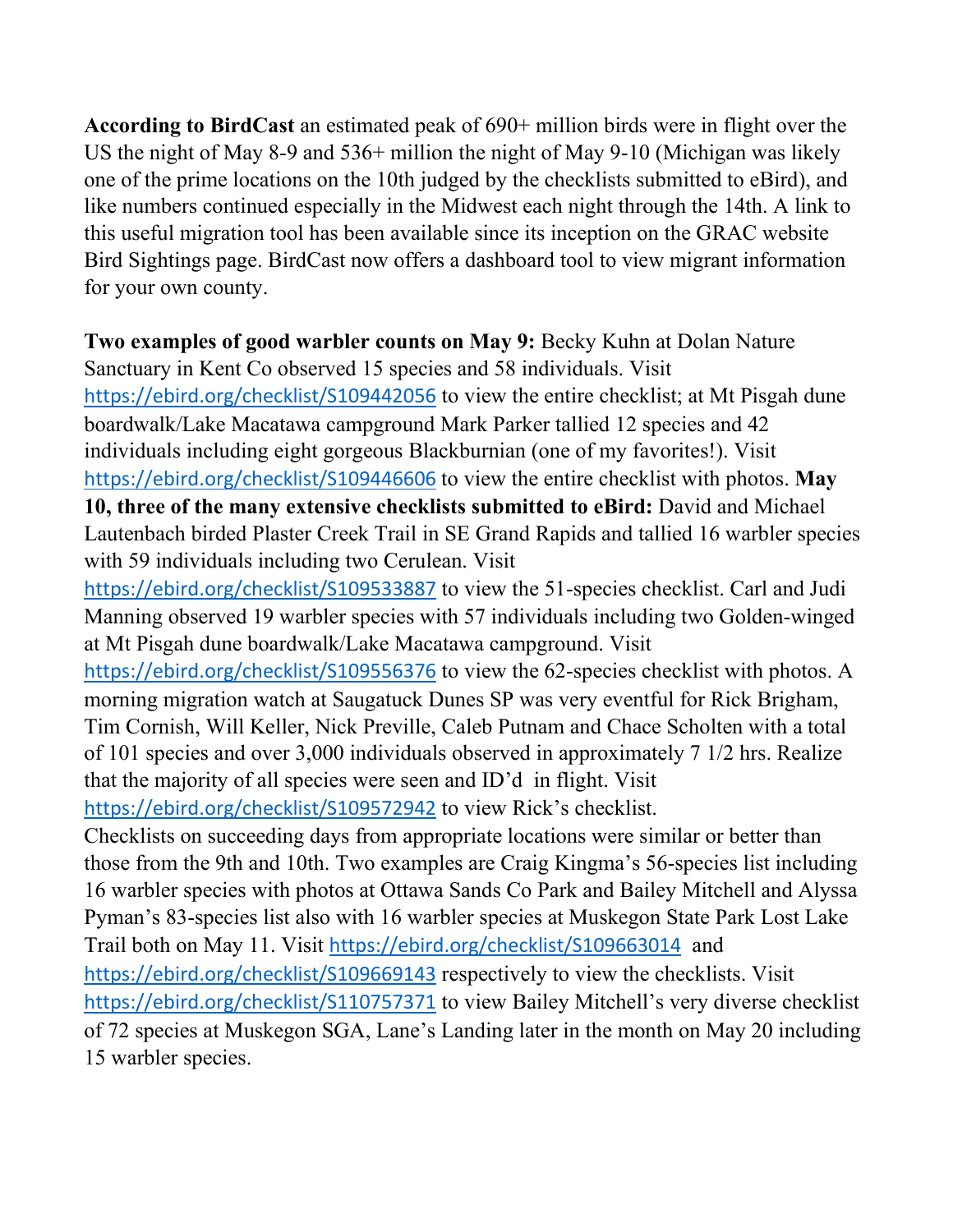Hotspots for warblers and other migrants in the four-county area were too numerous to mention this year and even included people's yards.

**Notables for the month:** A good count of 15 **Trumpeter Swans** still hanging around Pine Creek Impoundment in Allegan Co May 1. Nineteen **Horned Grebes** at Reeds Lake May 1. Up to two **Eared Grebes** continued at the Wastewater – known location and a **Horned Grebe** there mid-month, one (Jim Markham) at Reeds Lake May 24 – unusual location. At least one **EURASIAN COLLARED-DOVE** continued at Ravenna Feed and Grain area in Muskegon Co through the month – known location. A **Yellow-billed Cuckoo** at Allegan SGA 44th St wetland May 3 – first report. A **Black-billed Cuckoo** at Dolan NS in Kent Co May 7 – first report. An **Eastern Whip-poor-will** at Port Sheldon NA West Loop in Ottawa Co May 5 – first report. A **YELLOW RAIL** continued since late Apr at Upper Macatawa NA 84th Ave access in Ottawa Co May 9. Up to six **Common Gallinule** continued at Grand Haven SGA Bruce Bayou 129th Ave access – known location, two at 144th Ave boat launch in Ottawa Co May 1, two continued since Apr at Lions Park in Whitehall – known location, one continued at Muskegon SGA Lane's Landing May 23. A **BLACK-NECKED STILT** (unknown initial observer) at the Wastewater May 15-16 and May 20-22 (visit https://ebird.org/checklist/S110323572 to view Bailey Mitchell's photos). Two **AMERICAN AVOCETS** (Lyle Hamilton/Scott Jennex/Tom Pavlik/Mary Trombley) at the Wastewater May 6. Two **Black-bellied Plover** continued since Apr at 92nd St/Patterson Ave SE flooded field in Kent Co May 2. A **WHIMBREL** (Bailey Mitchell/Alyssa Pyman) at the Wastewater May 15. A **HUDSONIAN GODWIT** (Valerie Gebert/Sean Bachman and others) at the Wastewater May 17. A **MARBLED GODWIT** (Carl/Judi Manning/several other observers) along New Holland St btw 96th/104th Ave in Ottawa Co May 13-15 (visit. https://ebird.org/checklist/S109866764 to view Mannings/L Garris/E Gustafson's photos), one (W Kaempfer/M James) at the Wastewater May 28. Up to eight **Ruddy Turnstones** at the Wastewater May 20-25, one at Holland SP May 23-26. **47 Dunlin** at the Wastewater May 20. Up to twelve **White-rumped Sandpipers** at the Wastewater May 15-31, one at 114th Ave wet field in Allegan Co May 21, one along New Holland St btw 96th/104th Ave in Ottawa Co May 27. Five **Short-billed Dowitchers** (Lonny Garris) at a pond at a residence along Barry St W of 88th Ave in Ottawa Co May 4, three (Jeff Slaughter) along New Holland St btw 88th and 96th St in Ottawa Co May 4 (likely part of group observed by Lonny earlier in day; locations nearby), **78** (Jason Carlson) at the Wastewater May 14 (took off giving tu-tu-tu calls) and up to 24 May 15-19, one (Curtis Dykstra) along New Holland St btw 96th/104th Ave in Ottawa Co May 15-21, three (Tim Cornish) at 118th Ave/23rd St fields in Allegan Co May 21, one (Nick Preville) at GVSU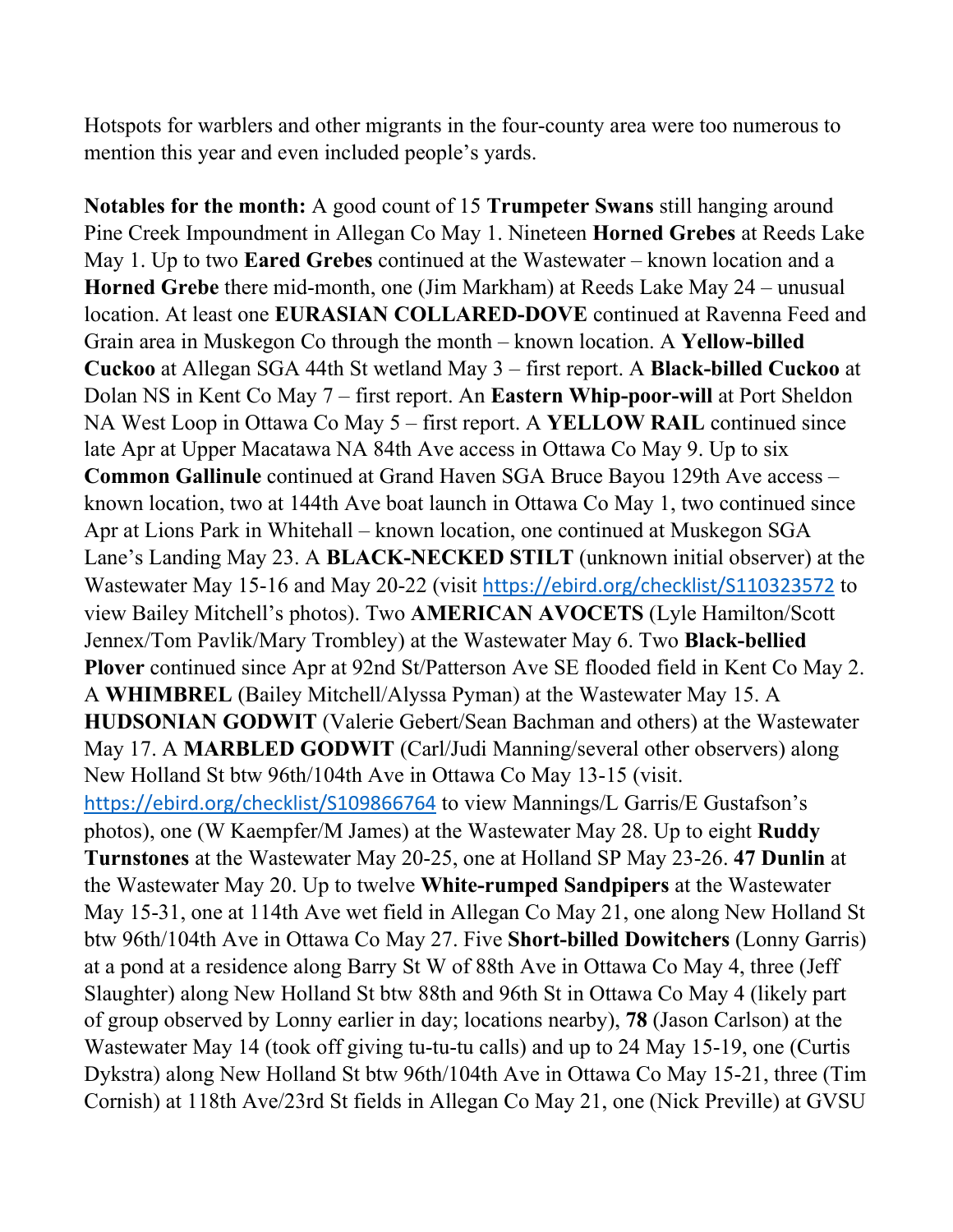campus Allendale May 23. A **WILLET** at Harbor Island in Grand Haven May 1. Two **Wilson's Phalarope** (Lonny Garris) along New Holland St btw 96th/104th Ave in Ottawa Co May 6-7, two continued at the Wastewater May 28. A **LAUGHING GULL** (Will Keller) at Holland SP May 12. A **FRANKLIN'S GULL** (Ethan Urban) at the Wastewater May 17-19. Up to two **Lesser Black-backed Gulls** continued at the Wastewater May 6, two at Harbor Island Grand Haven May 3. A **Glaucous Gull** continued at the Wastewater May 1, one at 2nd St/120th Ave in Allegan Co May 7. A **BLACK TERN** (Joseph Finkbeiner) at Muskegon SGA Lane's Landing May 8, one (Steve Minard/Becky Kuhn) at Reeds Lake May 11 and 20. Ten **American White Pelicans** (Jasmine Mancuso) at Dune Harbor Park in Muskegon Co May 14, eight (several observers) on Grand River near Martinique Island in Ottawa Co May 14. Two **American Bitterns** continued at Upper Macatawa NA 84th Ave access in Ottawa Co – known location, one at Harbor Island May 5, one continued at Muskegon SGA Lane's Landing May 21 – known location. A **Least Bittern** at Reeds Lake May 11-13, one at Muskegon SGA Lane's Landing May 12-24, two along Power Line Rd (runs NE from Causeway) in Muskegon May 15. A **CATTLE EGRET** (Cindy Dobrez/Curtis Dykstra) along 172nd Ave N of Hayes St (near the Shape Corp and LIGHT Corp) in Ottawa Co May 1-7 (visit https://ebird.org/checklist/S108658758 to view photo) – on May 1 one observer noted the bird was foraging alongside the road and then decided to fly into the bed of a red pickup truck parked nearby to rest, two (Chip Francke) at Harbor Island May 10. A **Black-crowned Night-Heron** continued since Apr at Harbor Island in Grand Haven May 8, one at Muskegon SGA Lane's Landing May 15 and 21, one at Dermo Bayou in Ottawa Co May 21, one at Millennium Park May 26. A **NORTHERN GOSHAWK** (Daniel Bernard Apr 29) at Muskegon SGA Lane's Landing continued May 2 (Bailey Mitchell), one probable (Ken Bishop) at Allegan SGA Swan Creek 116th Ave to Swan Creek Pond area May 22. One **Rough-legged Hawk** along 52nd St E of Kraft Ave SE in Kent Co May 29 – late. A **Short-eared Owl** continued at the Gerald R Ford Int'l Airport Kraft Ave access May 4. A mega-rare **LEWIS'S WOODPECKER** (Ric Pedler) in the Kathryn St/Wilfred St/Jensen Rd neighborhood in Muskegon May 16- 26 (visit https://ebird.org/checklist/S110421288 to view Jim Markham's photos) – first Muskegon Co record and first ever in the Lower Peninsula. An **Olive-sided Flycatcher** at Plaster Creek Trl 28th St SE to Division Ave May 10 – first report, one at Trendway Corp Quincy St near Holland May 12, one at Crockery Creek NA in Ottawa Co May 12, one at Muskegon SGA Lane's Landing May 22-24, one at Plainfield Cemetery in Belmont May 30. An **Eastern Wood-Pewee** along Luce St W of Kenowa Ave SW in Ottawa Co May 2 – first report, early. A **WHITE-EYED VIREO** (a super excited Andrew Staufer) at Millennium Park May 5 (visit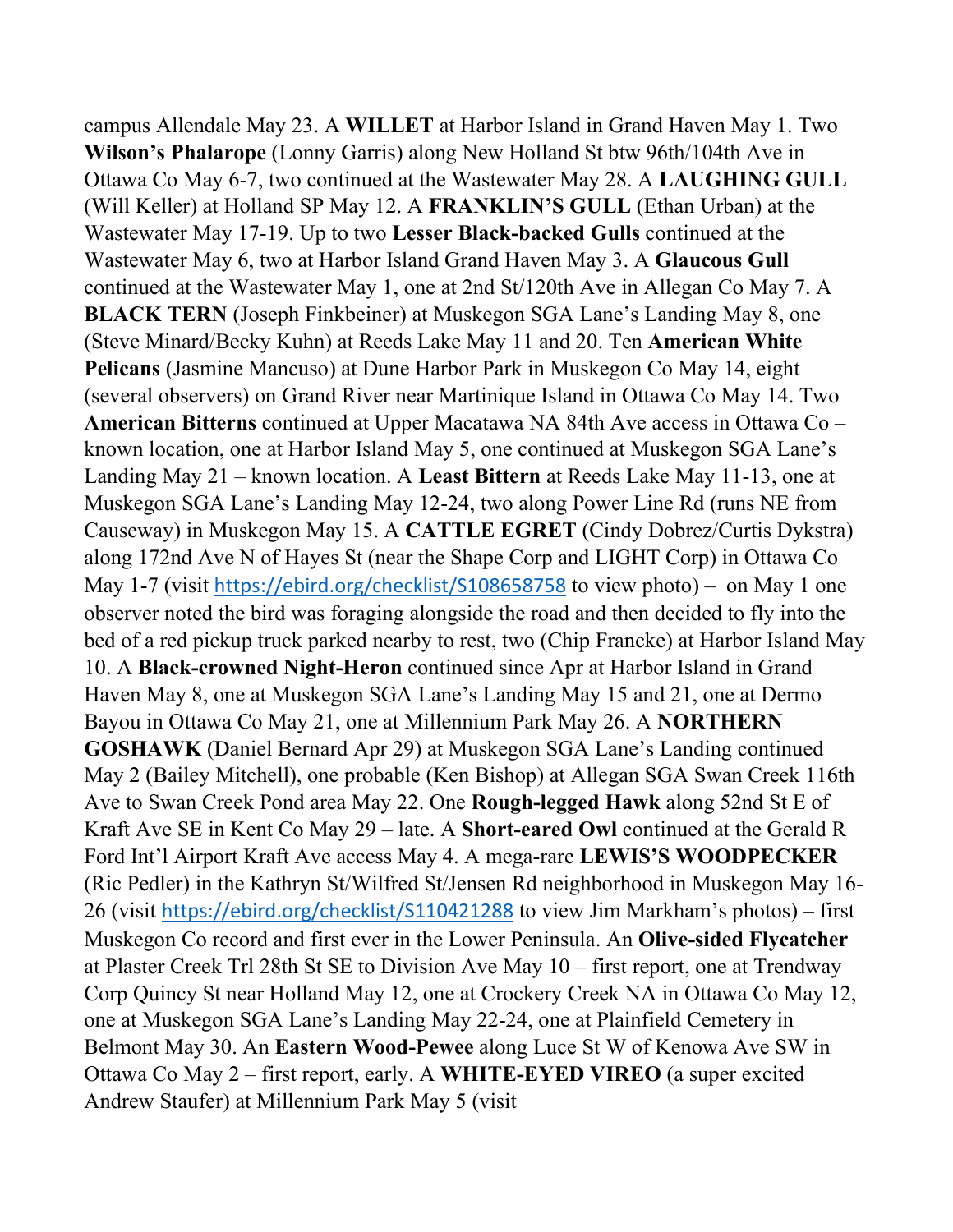https://ebird.org/checklist/S109052782 to view photos), one (Lonny Garris) at Upper Macatawa NA 84th Ave access in Ottawa Co May 10-14 and 19, one (Aaron Klanderman) at Outdoor Discovery Center in Allegan Co May 14-15. A **Winter Wren** along Summit Ave NE near Stegman Creek N of Rockford May 27 – late, but have been known to nest in the four-county area. A **NORTHERN MOCKINGBIRD** continued since late Apr at Holland SP campground May 2, one (Kevin Wistrom) at the Wastewater May 8, one (Will Keller/Caleb Putnam) at Saugatuck Dunes SP May 10, one (Mark Boehler) at Pine Creek Impoundment in Allegan Co May 14, one (Karl Sineath) at Ottawa Sands Co Park May 31. Good **Purple Finch** migration; still around near end of month. A couple of reports of straggling **WHITE-WINGED CROSSBILLS** in Kent (Cascade Hills CC) and Ottawa (Georgetown Twp) cos in early May, two (Craig Kingma) at Hager Park in Ottawa Co May 15 – very late. **Pine Siskins** still reported coming to feeders. **Sparrows:** a **LARK** (Patricia Patterson) at Porter Hills Green House Homes (part of Porter Hills retirement community) on East Paris Ave SE in Kent Co May 2-3 (visit https://ebird.org/checklist/S108747714 to view Felix Perdue's photos) – first Kent Co record. A **Clay-colored** at Muskegon SGA Lane's Landing May 1-2 – first report, one at Muskegon SGA Headquarters May 10, one at Cooper-VanWieren Park May 14. An **American Tree** at Huff Park May 4 – late. A **Dark-eyed Junco** at Pine Creek Impoundment in Allegan Co May 14 – late. A **Henslow's** along 52nd St E of Kraft Ave SE in Kent Co May 1-27 – known location, up to four at Allegan SGA Todd Farm throughout the month – known location, one (Jim Markham) along 128th Ave N of Stanton St in Ottawa Co May 21-28. A **YELLOW-BREASTED CHAT** (Bailey Mitchell/Alyssa Pyman) at Hoffmaster SP in Muskegon Co May 8, one (Beth Miller) at Patterson Park in Muskegon Co May 14, three (Chace Scholten) at Outdoor Discovery Center in Allegan Co May 15 and up to two May 17-29. A female **YELLOW-HEADED BLACKBIRD** (Christy Buitendorp Bellaoud) at Harbor Island in Grand Haven May 7-8 and May 17. A good count of 50+ **Bobolinks** at Allegan SGA Todd Farm May 19 – known breeding location. A **Rusty Blackbird** at the Wastewater May 19 – late. Nine **Brewer's Blackbirds** at Maplewood Park near Jenison May 6 and up to four continued May 15, two at the Wastewater May 24-25. **Warblers of interest:** A **WORM-EATING** one (Jennifer/Geoff Hoffman) at Lester Lake area in Allegan Co May 14 -15 – first report, one (Mark Boehler) at Rabbit River Preserve in Allegan Co May 15 and 21 – these are both new locations, at least two (Ken Bishop) at the usual location at Allegan SGA Swan Creek 116th Ave to Swan Creek Pond area May 22-31 (visit https://ebird.org/checklist/S111024300 to view Ken's photos). Two **Louisiana Waterthrush** continued since Apr at Aman Park in Ottawa Co – known location, one at Muskegon SP Lost Lake Trl May 1, one continued at Allegan SGA Swan Creek at 116th